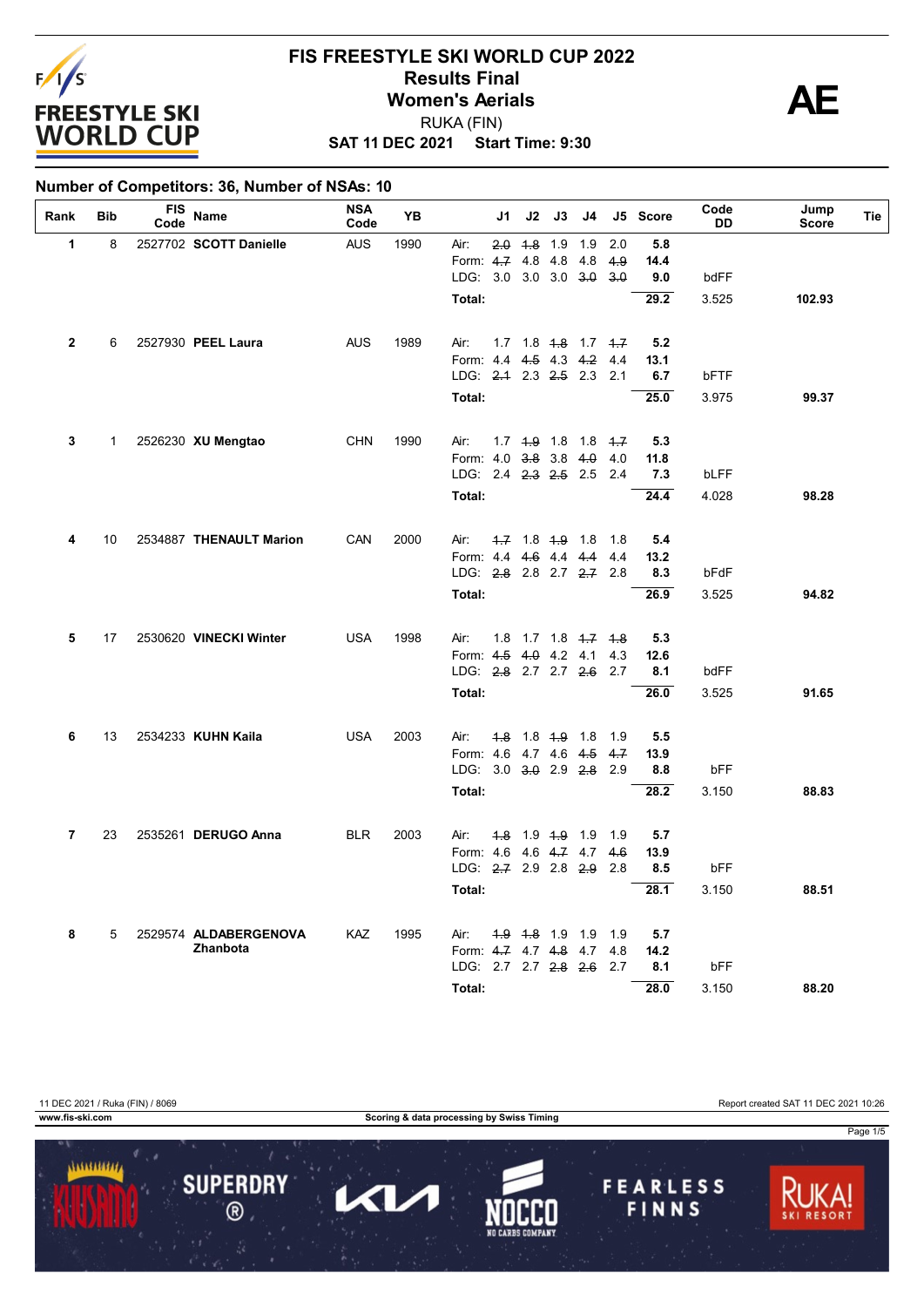

# **FIS FREESTYLE SKI WORLD CUP 2022 Results Final**<br>
Women's Aerials<br>
PUKA (FIN) RUKA (FIN)

**SAT 11 DEC 2021 Start Time: 9:30**

| Rank | Bib            | <b>FIS</b><br>Code | Name                              | <b>NSA</b><br>Code | YB   |                                                   | J1 | J2 | J3                      | J4                             |     | J5 Score    | Code<br>DD | Jump<br>Score | Tie  |
|------|----------------|--------------------|-----------------------------------|--------------------|------|---------------------------------------------------|----|----|-------------------------|--------------------------------|-----|-------------|------------|---------------|------|
| 9    | $\overline{2}$ |                    | 2529016 KONG Fanyu                | <b>CHN</b>         | 1993 | Air:                                              |    |    | $1.8$ $1.7$ $1.8$ $1.7$ |                                | 1.7 | 5.2         |            |               |      |
|      |                |                    |                                   |                    |      | Form: 4.4                                         |    |    | 3.9 3.9 4.0             |                                | 3.6 | 11.8        |            |               |      |
|      |                |                    |                                   |                    |      | LDG: 2.6 2.7 2.6 2.6 2.6                          |    |    |                         |                                |     | 7.8         | bdFF       |               |      |
|      |                |                    |                                   |                    |      | Total:                                            |    |    |                         |                                |     | 24.8        | 3.525      | 87.42         |      |
| 10   | 11             |                    | 2532659 WEISS Emma                | <b>GER</b>         | 2000 | Air:                                              |    |    |                         | 1.7 1.7 <del>1.8</del> 1.7 1.8 |     | 5.2         |            |               |      |
|      |                |                    |                                   |                    |      | Form: 4.6 4.5 4.5 4.4                             |    |    |                         |                                | 4.5 | 13.5        |            |               |      |
|      |                |                    |                                   |                    |      | LDG: 2.9 2.9 2.8 2.7 2.8                          |    |    |                         |                                |     | 8.5         | bFF        |               |      |
|      |                |                    |                                   |                    |      | Total:                                            |    |    |                         |                                |     | 27.2        | 3.150      | 85.68         |      |
| 11   | 20             |                    | 2533871 WILLCOX Abbey             | <b>AUS</b>         | 1996 | Air:                                              |    |    | $1.6$ $1.5$ $1.8$ $1.6$ |                                | 1.6 | 4.8         |            |               |      |
|      |                |                    |                                   |                    |      | Form: 4.2 4.3 4.2 4.2                             |    |    |                         |                                | 3.9 | 12.6        |            |               |      |
|      |                |                    |                                   |                    |      | LDG: 2.1 2.1 2.1 4.9 2.4                          |    |    |                         |                                |     | 6.3         | bFdF       |               |      |
|      |                |                    |                                   |                    |      | Total:                                            |    |    |                         |                                |     | 23.7        | 3.525      | 83.54         |      |
| 12   | 22             |                    | 2533679 PRYTKOVA Anastasiia       | <b>RUS</b>         | 2002 | Air:                                              |    |    | $1.6$ $1.5$ $1.8$ $1.7$ |                                | 1.8 | 5.1         |            |               |      |
|      |                |                    |                                   |                    |      | Form: 4.2 4.2 4.4 4.4                             |    |    |                         |                                | 4.4 | 13.0        |            |               |      |
|      |                |                    |                                   |                    |      | LDG: 2.4 2.8 2.7 2.7                              |    |    |                         |                                | 2.7 | 8.1         | bFF        |               |      |
|      |                |                    |                                   |                    |      | Total:                                            |    |    |                         |                                |     | 26.2        | 3.150      | 82.53         |      |
| 13   | 4              |                    | 2533270 SHAO Qi                   | <b>CHN</b>         | 2001 | Air:                                              |    |    |                         | 1.7 4.8 4.6 1.7 1.8            |     | 5.2         |            |               |      |
|      |                |                    |                                   |                    |      | Form: 4.5 4.6 4.5 4.6                             |    |    |                         |                                | 4.5 | 13.6        |            |               |      |
|      |                |                    |                                   |                    |      | LDG: 2.3 2.4 2.2 2.2 2.3                          |    |    |                         |                                |     | 6.8         | bFF        |               |      |
|      |                |                    |                                   |                    |      | Total:                                            |    |    |                         |                                |     | 25.6        | 3.150      | 80.64         | 18.8 |
| 14   | 14             |                    | 2534244 AUMOND Flavie             | CAN                | 2002 | Air:                                              |    |    | $1.6$ $4.8$ $1.6$ $4.6$ |                                | 1.7 | 4.9         |            |               |      |
|      |                |                    |                                   |                    |      | Form: 4.3 4.1 3.9 3.9                             |    |    |                         |                                | 4.1 | 12.1        |            |               |      |
|      |                |                    |                                   |                    |      | LDG: 2.9 2.9 2.8 2.7                              |    |    |                         |                                | 3.0 | 8.6         | bFF        |               |      |
|      |                |                    |                                   |                    |      | Total:                                            |    |    |                         |                                |     | 25.6        | 3.150      | 80.64         | 17.0 |
| 15   | 25             |                    | 2534040 ELLIOTT Karenna           | <b>USA</b>         | 2000 | Air:                                              |    |    |                         | 4.6 1.7 1.7 1.7 4.9            |     | 5.1         |            |               |      |
|      |                |                    |                                   |                    |      | Form: 4.3 4.5 4.4 4.3                             |    |    |                         |                                | 4.6 | 13.1        |            |               |      |
|      |                |                    |                                   |                    |      | LDG: 2.3 2.3 2.2 2.4 2.4                          |    |    |                         |                                |     | 7.0         | bFF        |               |      |
|      |                |                    |                                   |                    |      | Total:                                            |    |    |                         |                                |     | 25.2        | 3.150      | 79.38         |      |
|      |                |                    |                                   |                    |      |                                                   |    |    |                         |                                |     |             |            |               |      |
| 16   | 21             |                    | 2535437 ANDRYIANAVA<br>Anastasiya | <b>BLR</b>         | 2004 | Air:<br>Form: 4.7 4.2 4.4 4.5                     |    |    |                         | 4.8 4.5 1.7 1.7 1.6            | 4.4 | 5.0<br>13.3 |            |               |      |
|      |                |                    |                                   |                    |      | LDG: $3.0$ 2.9 2.8 2.9                            |    |    |                         |                                | 2.9 | 8.7         | bFT        |               |      |
|      |                |                    |                                   |                    |      | Total:                                            |    |    |                         |                                |     | 27.0        | 2.850      | 76.95         |      |
|      |                |                    |                                   |                    |      |                                                   |    |    |                         |                                |     |             |            |               |      |
| 17   | 28             |                    | 2526863 CALDWELL Ashley           | USA                | 1993 | Air:                                              |    |    |                         | $1.7$ $1.6$ $1.7$ $1.7$ $1.7$  |     | 5.1         |            |               |      |
|      |                |                    |                                   |                    |      | Form: 3.7 3.6 4.4 3.8<br>LDG: 0.8 4.0 0.9 1.0 0.8 |    |    |                         |                                | 3.7 | 11.2<br>2.7 | bLFF       |               |      |
|      |                |                    |                                   |                    |      | Total:                                            |    |    |                         |                                |     | 19.0        | 4.028      | 76.53         |      |
|      |                |                    |                                   |                    |      |                                                   |    |    |                         |                                |     |             |            |               |      |

11 DEC 2021 / Ruka (FIN) / 8069 Report created SAT 11 DEC 2021 10:26 **www.fis-ski.com Scoring & data processing by Swiss Timing** Page 2/51111111111 **SUPERDRY FEARLESS** 0  $\blacktriangleleft$  $\circledR$ FINNS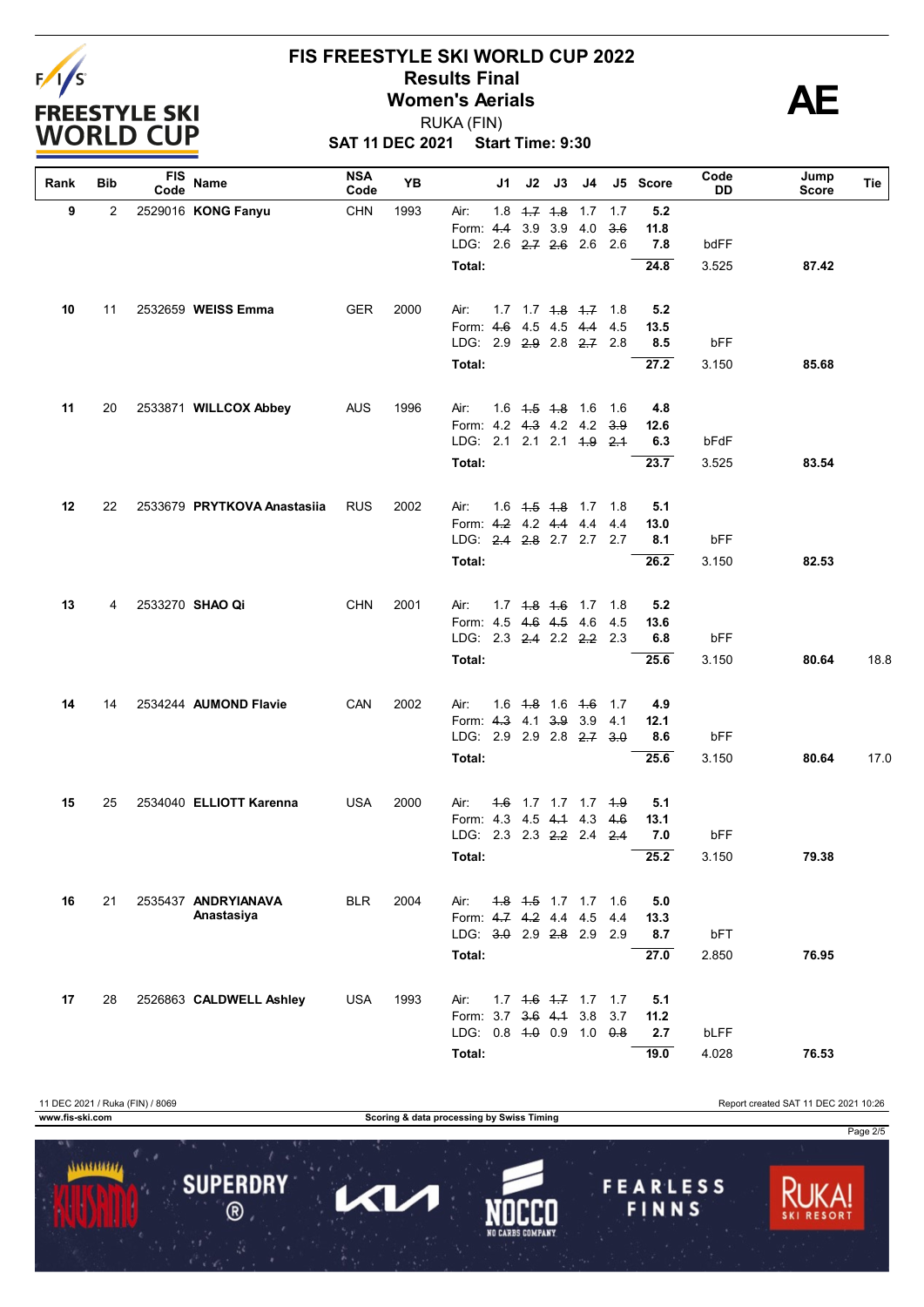

# **FIS FREESTYLE SKI WORLD CUP 2022 Results Final**<br>
Women's Aerials<br>
PUKA (FIN) RUKA (FIN)

**SAT 11 DEC 2021 Start Time: 9:30**

| Rank | Bib              | <b>FIS</b><br>Code | Name                       | <b>NSA</b><br>Code | YB   |                                     | J1  | J2 | J3                      | J4 |      | J5 Score | Code<br>DD | Jump<br>Score | Tie |
|------|------------------|--------------------|----------------------------|--------------------|------|-------------------------------------|-----|----|-------------------------|----|------|----------|------------|---------------|-----|
| 18   | 33               |                    | 2534497 HASIUK Anastasiia  | <b>UKR</b>         | 2004 | Air:                                | 4.5 |    | 1.6 1.8 1.7             |    | $+9$ | 5.1      |            |               |     |
|      |                  |                    |                            |                    |      | Form: 4.3                           |     |    | 4.4 4.4 4.4             |    | 4.6  | 13.2     |            |               |     |
|      |                  |                    |                            |                    |      | LDG: 2.5 2.6 2.6 2.6                |     |    |                         |    | 2.6  | 7.8      | bLF        |               |     |
|      |                  |                    |                            |                    |      | Total:                              |     |    |                         |    |      | 26.1     | 2.900      | 75.69         |     |
| 19   | 32               |                    | 2535259 FRIGO Airleigh     | <b>AUS</b>         | 1999 | Air:                                |     |    | $4.9$ $2.0$ 1.9 1.9     |    | 2.0  | 5.8      |            |               |     |
|      |                  |                    |                            |                    |      | Form: 4.8 4.9 5.0 4.8               |     |    |                         |    | 4.9  | 14.6     |            |               |     |
|      |                  |                    |                            |                    |      | LDG: 2.9 2.9 2.8 2.9 3.0            |     |    |                         |    |      | 8.7      | bLT        |               |     |
|      |                  |                    |                            |                    |      | Total:                              |     |    |                         |    |      | 29.1     | 2.600      | 75.66         |     |
|      |                  |                    |                            |                    |      |                                     |     |    |                         |    |      |          |            |               |     |
| 20   | 18               |                    | 2529999 NIKITINA Liubov    | <b>RUS</b>         | 1999 | Air:                                |     |    | $4.3$ 1.5 1.6 1.6 $4.7$ |    |      | 4.7      |            |               |     |
|      |                  |                    |                            |                    |      | Form: 4.3 3.8 4.3 4.2 4.1           |     |    |                         |    |      | 12.6     |            |               |     |
|      |                  |                    |                            |                    |      | LDG: 1.0 0.9 1.0 0.9 4.4            |     |    |                         |    |      | 2.9      | bFdF       |               |     |
|      |                  |                    |                            |                    |      | Total:                              |     |    |                         |    |      | 20.2     | 3.525      | 71.20         |     |
| 21   | 34               |                    | 2531434 NICK Megan         | <b>USA</b>         | 1996 | Air:                                |     |    | $4.4$ 1.5 1.6 1.6 $4.7$ |    |      | 4.7      |            |               |     |
|      |                  |                    |                            |                    |      | Form: 3.9 4.4 4.1 4.2               |     |    |                         |    | 4.1  | 12.4     |            |               |     |
|      |                  |                    |                            |                    |      | LDG: 0.5 0.5 0.4 0.4 0.5            |     |    |                         |    |      | 1.4      | bFdF       |               |     |
|      |                  |                    |                            |                    |      | Total:                              |     |    |                         |    |      | 18.5     | 3.525      | 65.21         |     |
|      |                  |                    |                            |                    |      |                                     |     |    |                         |    |      |          |            |               |     |
| 22   | 15               |                    | 2528844 KALMURZAYEVA       | KAZ                | 1995 | Air:                                |     |    | 4.6 1.7 1.7 1.7 4.8     |    |      | 5.1      |            |               |     |
|      |                  |                    | Akmarzhan                  |                    |      | Form: 4.3 4.4 4.3 4.3               |     |    |                         |    | 4.4  | 13.0     |            |               |     |
|      |                  |                    |                            |                    |      | LDG: 1.4 1.2 1.2 <del>1.1</del> 1.4 |     |    |                         |    |      | 3.8      | bLF        |               |     |
|      |                  |                    |                            |                    |      | Total:                              |     |    |                         |    |      | 21.9     | 2.900      | 63.51         |     |
| 23   | 36               | 2531966 XU Nuo     |                            | <b>CHN</b>         | 1996 | Air:                                |     |    | 4.4 1.7 1.7 1.6 4.8     |    |      | 5.0      |            |               |     |
|      |                  |                    |                            |                    |      | Form: 4.0 4.2 3.8 3.9               |     |    |                         |    | 4.1  | 12.0     |            |               |     |
|      |                  |                    |                            |                    |      | LDG: 1.3 4.3 0.9 0.8                |     |    |                         |    | 0.9  | 3.1      | bFF        |               |     |
|      |                  |                    |                            |                    |      | Total:                              |     |    |                         |    |      | 20.1     | 3.150      | 63.31         |     |
| 24   | 29               |                    | 2531594 ZHOLDAS Ayana      | KAZ                | 2001 | Air:                                |     |    | $1.5$ $4.3$ $1.5$ $4.6$ |    | 1.4  | 4.4      |            |               |     |
|      |                  |                    |                            |                    |      | Form: 3.8                           |     |    | $3.6$ $3.8$ $3.4$       |    | 3.2  | 10.6     |            |               |     |
|      |                  |                    |                            |                    |      | LDG: 4.8 2.0 2.1 2.0                |     |    |                         |    | 2.1  | 6.1      | bLF        |               |     |
|      |                  |                    |                            |                    |      | Total:                              |     |    |                         |    |      | 21.1     | 2.900      | 61.19         |     |
|      |                  |                    |                            |                    |      |                                     |     |    |                         |    |      |          |            |               |     |
| 25   | 3                |                    | 2528319 NOVOSAD Anastasiya | <b>UKR</b>         | 1993 | Air:                                |     |    | 1.5 1.6 4.7 1.6 4.4     |    |      | 4.7      |            |               |     |
|      |                  |                    |                            |                    |      | Form: 4.1 3.5 3.7 3.7               |     |    |                         |    | 3.5  | 10.9     |            |               |     |
|      |                  |                    |                            |                    |      | LDG: $0.3$ 0.4 $0.5$ 0.4            |     |    |                         |    | 0.4  | $1.2$    | bdFF       |               |     |
|      |                  |                    |                            |                    |      | Total:                              |     |    |                         |    |      | 16.8     | 3.525      | 59.22         |     |
| 26   | 12 <sup>12</sup> |                    | 2485033 HUSKOVA Hanna      | <b>BLR</b>         | 1992 | Air:                                |     |    | 4.2 4.5 1.3 1.5 1.5     |    |      | 4.3      |            |               |     |
|      |                  |                    |                            |                    |      | Form: 3.3 3.5 3.4 3.7               |     |    |                         |    | 3.9  | 10.6     |            |               |     |
|      |                  |                    |                            |                    |      | LDG: 0.3 0.4 0.4 0.3 0.3            |     |    |                         |    |      | 0.9      | bLTF       |               |     |
|      |                  |                    |                            |                    |      | Total:                              |     |    |                         |    |      | 15.8     | 3.710      | 58.61         |     |

11 DEC 2021 / Ruka (FIN) / 8069 Report created SAT 11 DEC 2021 10:26 **www.fis-ski.com Scoring & data processing by Swiss Timing** Page 3/5 1111111111 **SUPERDRY FEARLESS** 7  $\blacktriangleleft$  $\circledR$ FINNS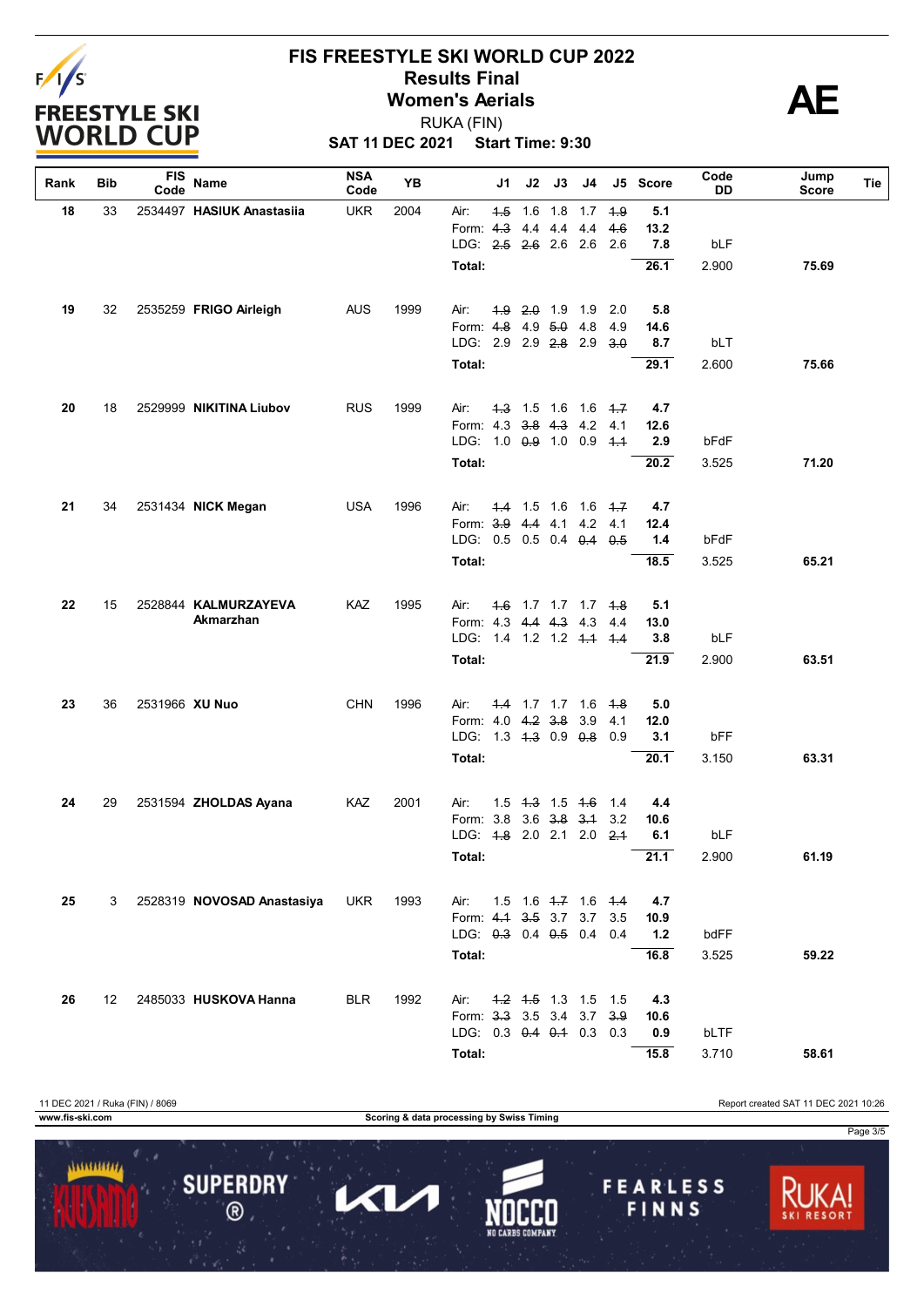

# **FIS FREESTYLE SKI WORLD CUP 2022 Results Final**<br>
Women's Aerials<br>
PUKA (FIN) RUKA (FIN)

**SAT 11 DEC 2021 Start Time: 9:30**

| Rank     | Bib | FIS<br>Code              | Name                        | <b>NSA</b><br>Code | <b>YB</b>                |                              | J1  | J2                      | J3                        | J4                  |        | J5 Score | Code<br>DD | Jump<br>Score | Tie |
|----------|-----|--------------------------|-----------------------------|--------------------|--------------------------|------------------------------|-----|-------------------------|---------------------------|---------------------|--------|----------|------------|---------------|-----|
| 27       | 24  |                          | 2532192 BOUDREAU-GUERTIN    | CAN                | 1999                     | Air:                         |     |                         |                           | 4.3 1.7 1.7 4.7 1.7 |        | 5.1      |            |               |     |
|          |     |                          | Naomy                       |                    |                          | Form: 3.6                    |     |                         |                           | 3.8 4.0 4.2         | 4.2    | 12.0     |            |               |     |
|          |     |                          |                             |                    | LDG: 0.7 0.9 0.9 4.4 1.0 |                              |     |                         |                           |                     | 2.8    | bLF      |            |               |     |
|          |     |                          |                             |                    |                          | Total:                       |     |                         |                           |                     |        | 19.9     | 2.900      | 57.71         |     |
| 28<br>7  |     | 2484885 POLYUK Olga      | <b>UKR</b>                  | 1987               | Air:                     |                              |     |                         | 14 14 14 <del>15 14</del> |                     | 4.2    |          |            |               |     |
|          |     |                          |                             |                    |                          | Form: $4.0$                  |     |                         | 3.7 3.6 3.6               |                     | 3.4    | 10.9     |            |               |     |
|          |     |                          |                             |                    |                          | LDG: 4-4 1.0 1.2 1.0         |     |                         |                           |                     | $-4.0$ | 3.2      | bFF        |               |     |
|          |     |                          |                             | Total:             |                          |                              |     |                         |                           | 18.3                | 3.150  | 57.64    |            |               |     |
| 29       | 27  | 2535835 ALLY Justine     | CAN                         | 2000               | Air:                     |                              |     | $1.7$ $1.5$ $1.6$ $1.8$ |                           | - 1.6               | 4.9    |          |            |               |     |
|          |     |                          |                             |                    |                          | Form: 4.5                    |     |                         | 4.4 4.9 5.0               |                     | 4.7    | 14.1     |            |               |     |
|          |     |                          |                             |                    |                          | LDG: $3.0$ 2.8 $3.0$ 3.0     |     |                         |                           |                     | 3.0    | 9.0      | bL         |               |     |
|          |     |                          |                             |                    |                          | Total:                       |     |                         |                           |                     |        | 28.0     | 2.050      | 57.40         |     |
| 30<br>31 |     | 2531593 AKZHIGIT Marzhan | KAZ                         | 2000               | Air:                     |                              |     | $1.5$ 1.7 $1.7$ 1.6     |                           | 1.6                 | 4.9    |          |            |               |     |
|          |     |                          |                             |                    | Form: 3.9 4.2 3.9 3.7    |                              |     |                         |                           | 3.8                 | 11.6   |          |            |               |     |
|          |     |                          |                             |                    |                          | LDG: $0.5$ $0.7$ $0.5$ $0.4$ |     |                         |                           |                     | 0.5    | 1.5      | bFF        |               |     |
|          |     |                          |                             |                    | Total:                   |                              |     |                         |                           |                     | 18.0   | 3.150    | 56.70      |               |     |
| 31       | 35  |                          | 2533101 LOEB Dani           | <b>USA</b>         | 2001                     | Air:                         |     |                         | 4.4 4.8 1.6 1.7           |                     | 1.8    | 5.1      |            |               |     |
|          |     |                          |                             |                    |                          | Form: 4.2 4.5 4.3 4.3        |     |                         |                           |                     | 4.2    | 12.8     |            |               |     |
|          |     |                          |                             |                    |                          | LDG: 0.5 0.5 0.6 0.5         |     |                         |                           |                     | 0.5    | 1.5      | bLF        |               |     |
|          |     |                          |                             |                    |                          | Total:                       |     |                         |                           |                     |        | 19.4     | 2.900      | 56.26         |     |
| 32       | 30  |                          | 2532593 USUI lori           | <b>JPN</b>         | 2000                     | Air:                         |     |                         | $4.4$ 1.5 $4.7$ 1.5       |                     | 1.6    | 4.6      |            |               |     |
|          |     |                          |                             |                    |                          | Form: 4.4 4.3 3.8 4.0        |     |                         |                           |                     | 4.0    | 12.3     |            |               |     |
|          |     |                          |                             |                    |                          | LDG: 0.3 0.2 0.4 0.3         |     |                         |                           |                     | 0.5    | 1.0      | bLF        |               |     |
|          |     |                          |                             |                    |                          | Total:                       |     |                         |                           |                     |        | 17.9     | 2.900      | 51.91         |     |
| 33       | 9   |                          | 2535876 PANTIUKHOVA Eseniia | <b>RUS</b>         | 2005                     | Air:                         | 4.3 |                         | $1.5$ 1.6 $4.6$           |                     | 1.5    | 4.6      |            |               |     |
|          |     |                          |                             |                    |                          | Form: 3.3 3.4 3.5            |     |                         |                           | 3.6                 | 3.9    | 10.5     |            |               |     |
|          |     |                          |                             |                    |                          | LDG: 0.3 0.5 0.4 0.4         |     |                         |                           |                     | 0.4    | $1.2$    | bFF        |               |     |
|          |     |                          |                             |                    |                          | Total:                       |     |                         |                           |                     |        | 16.3     | 3.150      | 51.34         |     |
| 34       | 16  |                          | 2534518 ASH Gabi            | <b>AUS</b>         | 1998                     | Air:                         |     |                         |                           | 4.3 4.8 1.7 1.5     | 1.4    | 4.6      |            |               |     |
|          |     |                          |                             |                    |                          | Form: 2.9 3.7 3.2 2.9        |     |                         |                           |                     | 3.2    | 9.3      |            |               |     |
|          |     |                          |                             |                    |                          | LDG: 0.5 0.5 0.5 0.5 0.5     |     |                         |                           |                     |        | 1.5      | bFF        |               |     |
|          |     |                          |                             |                    |                          | Total:                       |     |                         |                           |                     |        | 15.4     | 3.150      | 48.51         |     |
| 35       | 26  |                          | 2534499 BRYKINA Anhelina    | UKR                | 2004                     | Air:                         |     |                         |                           | 4.2 1.2 1.5 1.5 4.6 |        | 4.2      |            |               |     |
|          |     |                          |                             |                    |                          | Form: 3.7 3.6 3.3 3.6        |     |                         |                           |                     | 3.9    | 10.9     |            |               |     |
|          |     |                          |                             |                    |                          | LDG: 0.1 0.1 0.4 0.2 0.3     |     |                         |                           |                     |        | 0.4      | bLF        |               |     |
|          |     |                          |                             |                    | Total:                   |                              |     |                         |                           |                     | 15.5   | 2.900    | 44.95      |               |     |

11 DEC 2021 / Ruka (FIN) / 8069 Report created SAT 11 DEC 2021 10:26 **www.fis-ski.com Scoring & data processing by Swiss Timing** Page 4/51111111111 **SUPERDRY FEARLESS** Π  $\blacktriangleleft$  $\circledR$ FINNS